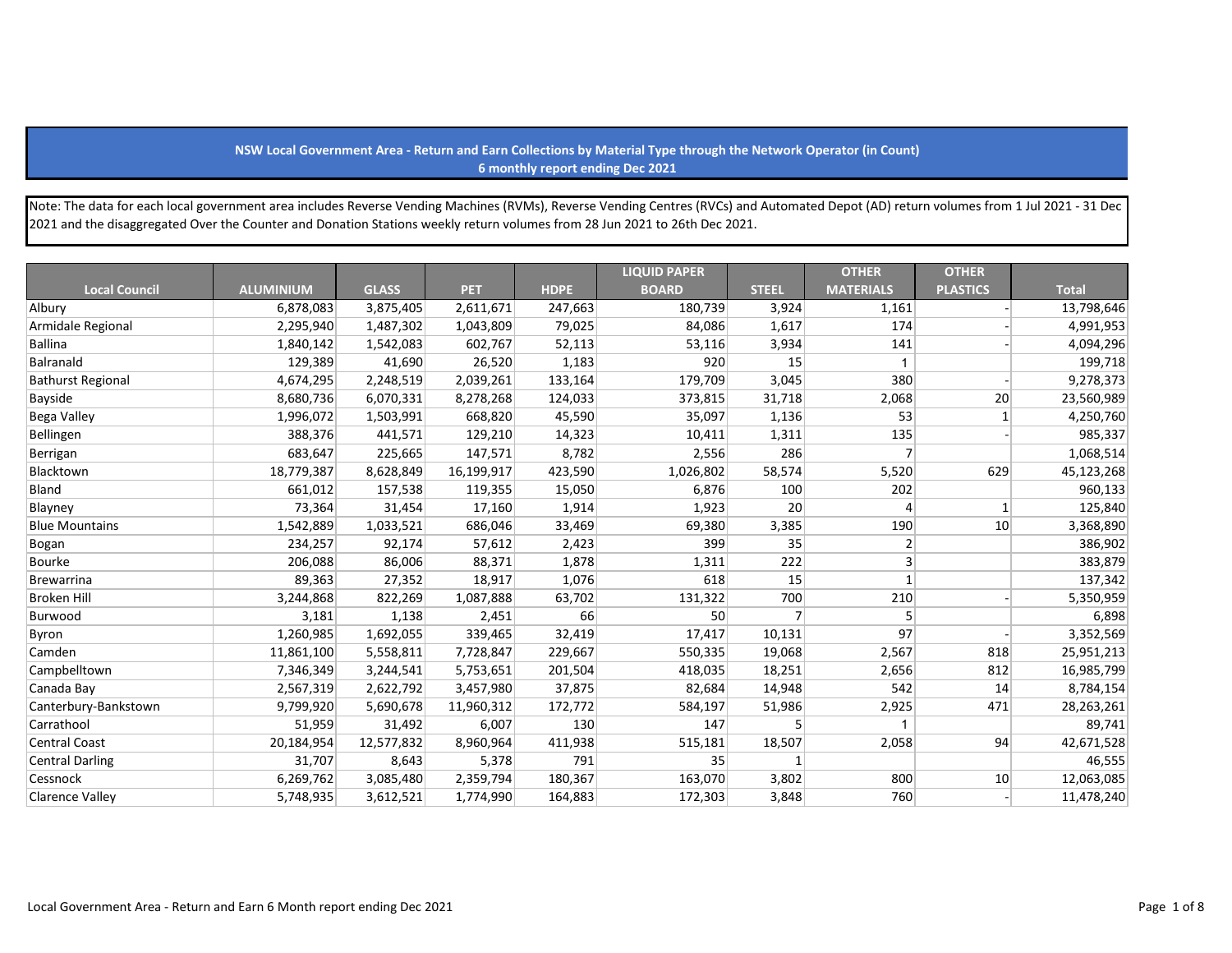|                           |                  |              |            |             | <b>LIQUID PAPER</b> |              | <b>OTHER</b>     | <b>OTHER</b>    |              |
|---------------------------|------------------|--------------|------------|-------------|---------------------|--------------|------------------|-----------------|--------------|
| <b>Local Council</b>      | <b>ALUMINIUM</b> | <b>GLASS</b> | <b>PET</b> | <b>HDPE</b> | <b>BOARD</b>        | <b>STEEL</b> | <b>MATERIALS</b> | <b>PLASTICS</b> | <b>Total</b> |
| Cobar                     | 226,914          | 57,028       | 51,159     | 3,091       | 541                 | 78           | $\mathbf{1}$     |                 | 338,812      |
| <b>Coffs Harbour</b>      | 6,320,999        | 4,596,621    | 2,081,828  | 156,726     | 146,978             | 6,692        | 854              | 1               | 13,310,699   |
| Coolamon                  | 127,860          | 45,110       | 29,047     | 2,002       | 1,392               | 17           | $\overline{7}$   |                 | 205,435      |
| Coonamble                 | 223,293          | 101,524      | 71,902     | 6,019       | 1,169               | 43           |                  |                 | 403,950      |
| Cootamundra-Gundagai      |                  |              |            |             |                     |              |                  |                 |              |
| Regional                  | 806,730          | 381,779      | 303,380    | 22,181      | 18,084              | 207          | 43               |                 | 1,532,404    |
| Cowra                     | 1,277,465        | 614,741      | 469,841    | 34,615      | 29,607              | 491          | 352              |                 | 2,427,112    |
| Cumberland                | 6,630,436        | 3,583,869    | 8,449,039  | 127,616     | 498,058             | 35,318       | 2,471            | 875             | 19,327,682   |
| Dubbo Regional            | 6,735,118        | 3,148,133    | 3,197,075  | 218,525     | 153,402             | 2,348        | 563              |                 | 13,455,164   |
| Dungog                    | 519,885          | 252,668      | 131,028    | 14,843      | 11,859              | 142          | 64               |                 | 930,489      |
| <b>Edward River</b>       | 1,924,884        | 722,092      | 450,001    | 33,688      | 29,444              | 378          | 41               |                 | 3,160,528    |
| Eurobodalla               | 3,114,789        | 2,322,728    | 999,820    | 74,126      | 64,454              | 1,856        | 298              |                 | 6,578,071    |
| Fairfield                 | 10,666,048       | 5,848,309    | 12,740,793 | 169,934     | 656,712             | 72,105       | 5,715            | 1,748           | 30,161,364   |
| Federation                | 4,335,185        | 1,884,555    | 1,082,492  | 71,275      | 44,536              | 1,141        | 245              |                 | 7,419,429    |
| Forbes                    | 1,183,646        | 461,088      | 409,467    | 34,844      | 25,045              | 427          | 70               |                 | 2,114,587    |
| <b>Georges River</b>      | 2,636,100        | 1,802,381    | 2,786,743  | 59,562      | 174,627             | 16,155       | 991              | 19              | 7,476,578    |
| Gilgandra                 | 127,874          | 76,563       | 48,830     | 6,409       | 1,966               | 57           | 13               |                 | 261,712      |
| Glen Innes Severn         | 792,131          | 387,229      | 294,569    | 37,301      | 21,554              | 289          | 21               |                 | 1,533,094    |
| Goulburn Mulwaree         | 2,231,558        | 1,228,953    | 1,265,086  | 71,637      | 89,885              | 1,866        | 258              |                 | 4,889,243    |
| <b>Greater Hume Shire</b> | 933,729          | 368,951      | 217,445    | 22,828      | 9,377               | 279          | 74               |                 | 1,552,684    |
| Griffith                  | 2,288,148        | 1,313,805    | 1,331,322  | 66,406      | 86,901              | 2,994        | 460              |                 | 5,090,036    |
| Gunnedah                  | 1,201,399        | 744,421      | 518,609    | 39,449      | 29,052              | 296          | 130              |                 | 2,533,356    |
| Gwydir                    | 513,513          | 262,428      | 146,262    | 10,707      | 7,877               | 88           | 4                |                 | 940,879      |
| Hawkesbury                | 4,278,929        | 2,375,646    | 2,278,053  | 86,210      | 142,192             | 5,625        | 833              | 9               | 9,167,497    |
| Hay                       | 211,755          | 128,431      | 60,467     | 6,658       | 2,860               | 32           | 5                |                 | 410,208      |
| Hilltops                  | 1,743,036        | 816,273      | 726,044    | 45,517      | 47,868              | 835          | 390              |                 | 3,379,963    |
| Hornsby                   | 3,922,196        | 2,728,932    | 2,639,248  | 81,692      | 227,352             | 14,643       | 955              | 49              | 9,615,067    |
| <b>Hunters Hill</b>       | 353,110          | 307,492      | 271,809    | 5,513       | 17,513              | 1,775        | 65               | $\mathbf{3}$    | 957,280      |
| Inner West                | 7,338,554        | 4,897,303    | 5,028,888  | 102,124     | 190,111             | 39,179       | 1,503            | 33              | 17,597,695   |
| Inverell                  | 1,414,161        | 703,820      | 507,000    | 47,718      | 27,805              | 388          | 87               |                 | 2,700,979    |
| Junee                     | 147,644          | 79,881       | 44,686     | 3,919       | 2,522               | 60           | 14               | $\mathbf{2}$    | 278,728      |
| Kempsey                   | 2,792,165        | 1,985,562    | 1,151,271  | 100,802     | 76,618              | 2,025        | 645              |                 | 6,109,088    |
| Kiama                     | 846,767          | 683,109      | 304,220    | 19,929      | 29,773              | 1,163        | 50               |                 | 1,885,011    |
| Ku-ring-gai               | 743,007          | 552,009      | 592,649    | 16,825      | 48,595              | 3,501        | 151              | 10              | 1,956,747    |
| Kyogle                    | 334,482          | 300,611      | 92,724     | 14,802      | 8,958               | 420          | 34               |                 | 752,031      |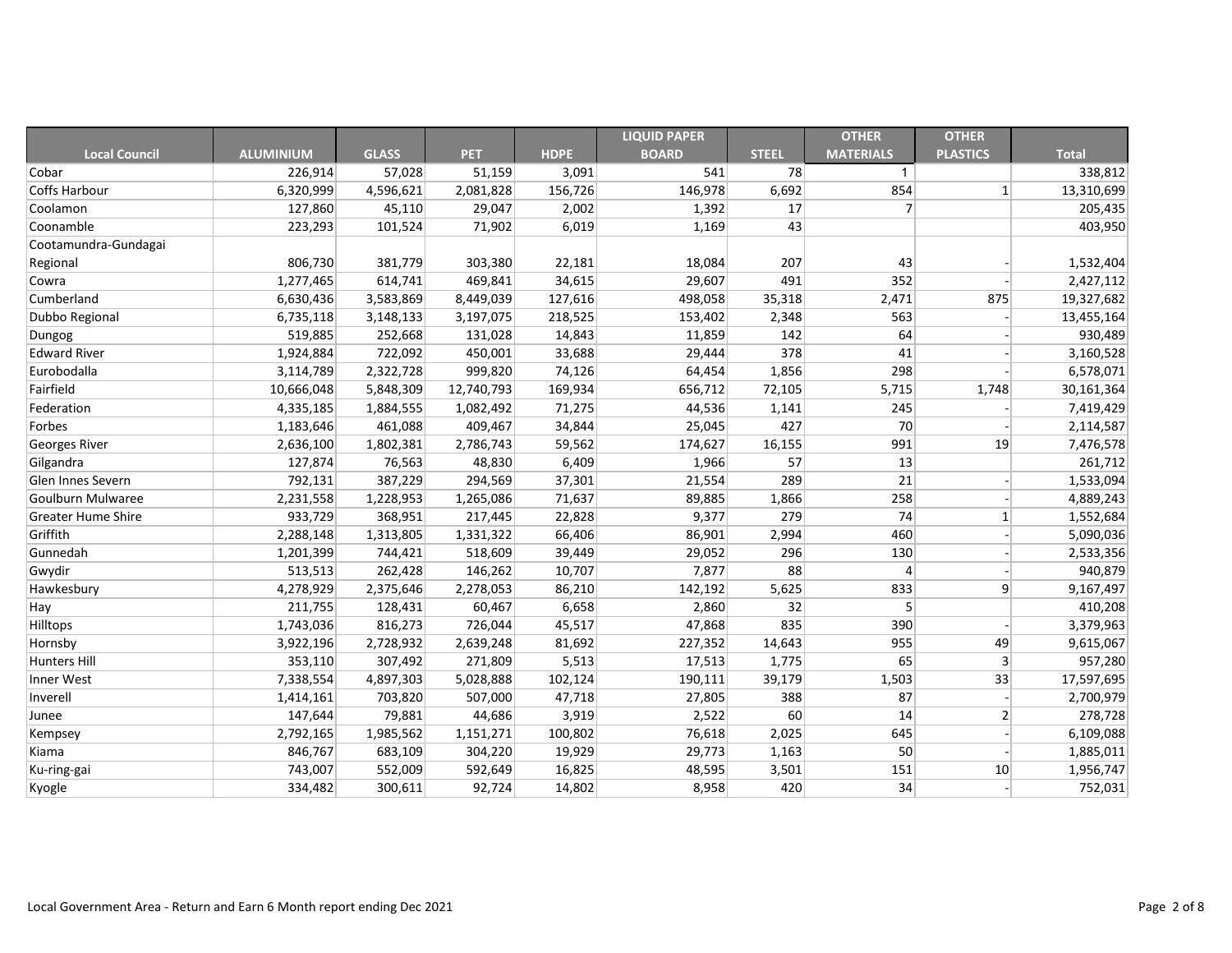|                              |                  |              |            |             | <b>LIQUID PAPER</b> |              | <b>OTHER</b>     | <b>OTHER</b>    |              |
|------------------------------|------------------|--------------|------------|-------------|---------------------|--------------|------------------|-----------------|--------------|
| <b>Local Council</b>         | <b>ALUMINIUM</b> | <b>GLASS</b> | <b>PET</b> | <b>HDPE</b> | <b>BOARD</b>        | <b>STEEL</b> | <b>MATERIALS</b> | <b>PLASTICS</b> | <b>Total</b> |
| Lachlan                      | 231,824          | 69,383       | 67,005     | 3,016       | 2,153               | 205          | $\mathbf{1}$     |                 | 373,587      |
| Lake Macquarie               | 17,489,827       | 9,293,416    | 5,981,674  | 369,478     | 489,813             | 12,889       | 1,921            | 37              | 33,639,055   |
| Lane Cove                    | 2,102,688        | 1,458,198    | 1,431,520  | 29,126      | 60,258              | 9,334        | 258              | 24              | 5,091,406    |
| Leeton                       | 1,090,764        | 505,709      | 454,322    | 30,698      | 36,303              | 465          | 123              |                 | 2,118,384    |
| Lismore                      | 3,162,823        | 2,649,748    | 1,123,557  | 133,875     | 95,584              | 6,090        | 405              |                 | 7,172,082    |
| Lithgow                      | 1,177,862        | 576,674      | 613,017    | 38,997      | 46,006              | 1,222        | 320              |                 | 2,454,098    |
| Liverpool                    | 9,255,614        | 4,510,684    | 10,634,845 | 186,776     | 605,927             | 41,881       | 2,837            | 400             | 25,238,964   |
| Liverpool Plains             | 14,647           | 11,163       | 5,007      | 191         | 3 <sup>1</sup>      |              |                  |                 | 31,011       |
| Maitland                     | 5,443,632        | 2,593,898    | 2,196,036  | 152,687     | 147,887             | 4,716        | 639              | 52              | 10,539,547   |
| Mid-Coast                    | 7,446,637        | 4,862,090    | 2,650,574  | 210,997     | 194,856             | 4,890        | 703              |                 | 15,370,747   |
| Mid-Western Regional         | 1,671,046        | 916,689      | 669,252    | 41,805      | 36,540              | 502          | 227              |                 | 3,336,061    |
| <b>Moree Plains</b>          | 1,217,851        | 829,870      | 510,774    | 42,141      | 27,586              | 1,112        | $\overline{7}$   |                 | 2,629,341    |
| Mosman                       | 273,781          | 231,553      | 205,662    | 5,083       | 8,435               | 2,185        | 29               |                 | 726,728      |
| <b>Murray River</b>          | 4,270,027        | 2,104,718    | 1,015,592  | 65,289      | 40,869              | 1,064        | 113              | $\overline{2}$  | 7,497,674    |
| Muswellbrook                 | 1,944,165        | 957,172      | 899,460    | 72,917      | 46,318              | 1,045        | 380              |                 | 3,921,457    |
| Nambucca                     | 1,548,188        | 1,305,471    | 545,224    | 54,730      | 41,648              | 1,129        | 73               |                 | 3,496,464    |
| Narrabri                     | 1,204,104        | 700,550      | 472,262    | 47,238      | 20,601              | 304          | 30               |                 | 2,445,089    |
| Narrandera                   | 532,407          | 261,425      | 241,591    | 15,970      | 14,714              | 524          | 10               |                 | 1,066,641    |
| Newcastle                    | 11,362,033       | 6,423,806    | 4,526,146  | 275,786     | 321,767             | 13,559       | 2,283            | 9               | 22,925,389   |
| North Sydney                 | 81,676           | 61,058       | 66,306     | 1,434       | 1,249               | 423          | 148              |                 | 212,294      |
| Northern Beaches             | 6,512,843        | 6,006,255    | 3,290,770  | 101,662     | 180,798             | 26,879       | 890              | 82              | 16,120,179   |
| Oberon                       | 53,075           | 28,198       | 12,421     | 784         | 349                 | 73           | $\vert$ 2        |                 | 94,902       |
| Orange                       | 2,973,580        | 1,607,969    | 1,268,224  | 97,800      | 120,001             | 1,688        | 323              |                 | 6,069,585    |
| Parkes                       | 1,388,086        | 641,776      | 555,806    | 40,892      | 32,257              | 412          | 267              |                 | 2,659,496    |
| Parramatta                   | 3,246,495        | 1,886,396    | 3,111,038  | 66,276      | 199,325             | 16,922       | 1,206            | 291             | 8,527,949    |
| Penrith                      | 15,548,525       | 7,195,912    | 9,568,499  | 345,982     | 755,867             | 24,143       | 2,514            | 2,487           | 33,443,929   |
| Port Macquarie-Hastings      | 5,660,619        | 3,925,637    | 2,223,696  | 144,477     | 159,688             | 4,165        | 738              |                 | 12,119,020   |
| Port Stephens                | 6,609,403        | 3,980,468    | 2,362,916  | 163,093     | 141,995             | 4,263        | 585              | 9               | 13,262,732   |
|                              |                  |              |            |             |                     |              |                  |                 |              |
| Queanbeyan-Palerang Regional | 4,760,978        | 2,640,353    | 2,153,365  | 126,582     | 270,929             | 7,646        | 1,056            | 51              | 9,960,960    |
| Randwick                     | 3,465,328        | 3,271,453    | 2,447,953  | 46,594      | 296,070             | 14,493       | 715              | $\overline{2}$  | 9,542,608    |
| <b>Richmond Valley</b>       | 3,834,879        | 2,097,493    | 1,100,878  | 116,766     | 72,827              | 1,971        | 488              |                 | 7,225,302    |
| Ryde                         | 2,537,020        | 1,786,041    | 2,666,355  | 48,469      | 156,673             | 16,068       | 1,202            | 162             | 7,211,990    |
| Shellharbour                 | 4,968,253        | 2,889,434    | 2,223,817  | 116,596     | 220,221             | 5,858        | 753              | 22              | 10,424,954   |
| Shoalhaven                   | 7,638,553        | 5,342,350    | 2,617,090  | 200,782     | 227,163             | 6,384        | 770              | 12              | 16,033,104   |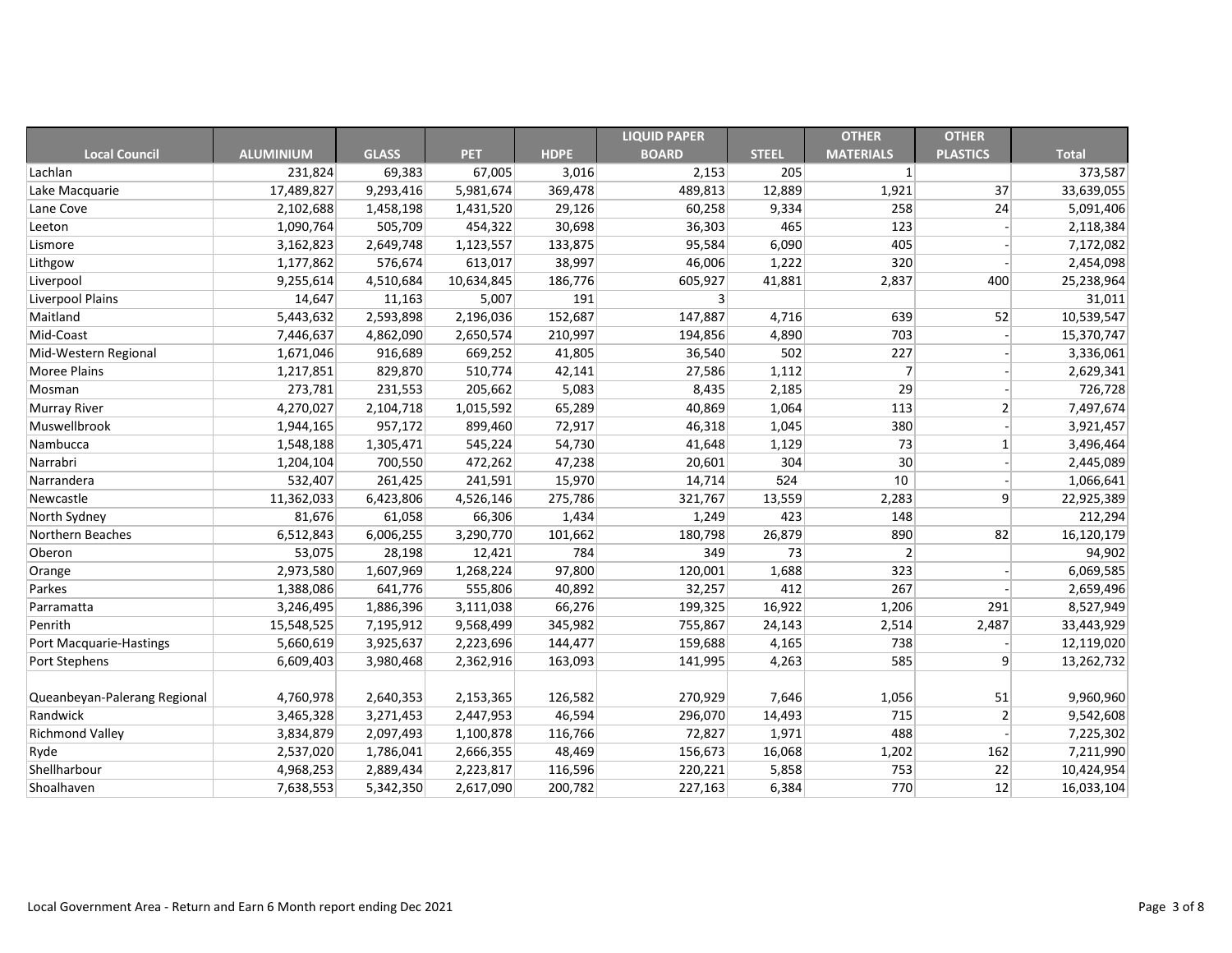|                              |                  |              |             |             | <b>LIQUID PAPER</b> |              | <b>OTHER</b>     | <b>OTHER</b>     |              |
|------------------------------|------------------|--------------|-------------|-------------|---------------------|--------------|------------------|------------------|--------------|
| <b>Local Council</b>         | <b>ALUMINIUM</b> | <b>GLASS</b> | <b>PET</b>  | <b>HDPE</b> | <b>BOARD</b>        | <b>STEEL</b> | <b>MATERIALS</b> | <b>PLASTICS</b>  | <b>Total</b> |
| Singleton                    | 2,030,581        | 1,115,227    | 817,263     | 56,136      | 52,761              | 1,149        | 374              |                  | 4,073,492    |
| <b>Snowy Monaro Regional</b> | 1,359,815        | 940,072      | 474,364     | 30,020      | 30,339              | 1,550        | 123              | 3                | 2,836,286    |
| <b>Snowy Valleys</b>         | 1,986,093        | 841,784      | 673,525     | 68,543      | 54,906              | 651          | 570              |                  | 3,626,072    |
| Strathfield                  | 1,411,791        | 906,007      | 1,549,254   | 22,397      | 77,581              | 9,401        | 1,100            | 33               | 3,977,564    |
| <b>Sutherland Shire</b>      | 7,873,830        | 5,903,917    | 4,511,649   | 130,157     | 302,976             | 20,626       | 820              | $\mathbf{1}$     | 18,743,976   |
| Sydney                       | 1,693,249        | 1,134,814    | 1,385,524   | 26,280      | 44,330              | 11,454       | 465              | 9                | 4,296,125    |
| <b>Tamworth Regional</b>     | 4,876,580        | 2,777,866    | 2,464,565   | 200,331     | 164,440             | 2,569        | 467              |                  | 10,486,818   |
| Temora                       | 816,754          | 346,944      | 248,808     | 26,267      | 24,110              | 281          | 43               |                  | 1,463,207    |
| Tenterfield                  | 508,110          | 310,143      | 187,215     | 19,151      | 14,954              | 252          | 36               |                  | 1,039,861    |
| The Hills Shire              | 3,080,715        | 1,976,061    | 2,501,541   | 60,360      | 182,230             | 10,053       | 564              | 25               | 7,811,549    |
| Tweed                        | 6,359,612        | 4,975,014    | 2,106,495   | 150,327     | 149,458             | 11,406       | 646              |                  | 13,752,958   |
| <b>Upper Hunter Shire</b>    | 1,064,169        | 661,416      | 428,743     | 32,436      | 26,631              | 855          | 37               |                  | 2,214,288    |
| <b>Upper Lachlan Shire</b>   | 399,828          | 215,034      | 124,562     | 8,434       | 8,388               | 110          | 20               |                  | 756,376      |
| Wagga Wagga                  | 6,518,117        | 3,154,358    | 2,209,704   | 201,323     | 391,874             | 3,076        | 910              |                  | 12,479,362   |
| Walcha                       | 57,411           | 29,786       | 12,264      | 1,619       | 545                 | 21           |                  |                  | 101,646      |
| Walgett                      | 414,156          | 200,186      | 94,608      | 5,814       | 2,242               | 59           | $\mathbf{1}$     |                  | 717,066      |
| Warren                       | 84,956           | 36,585       | 21,680      | 1,856       | 585                 | 4            |                  |                  | 145,666      |
| Warrumbungle Shire           | 553,560          | 296,586      | 188,937     | 16,403      | 6,228               | 212          | 23               |                  | 1,061,949    |
| Waverley                     | 419,409          | 386,891      | 349,427     | 5,574       | 8,020               | 2,450        | 121              |                  | 1,171,892    |
| Weddin                       | 225,138          | 115,682      | 47,274      | 2,387       | 2,497               | 30           | 5                |                  | 393,013      |
| Wenworth                     | 4,377,632        | 1,381,569    | 1,165,015   | 42,805      | 55,010              | 207          |                  |                  | 7,022,238    |
| Willoughby                   | 237,311          | 131,866      | 184,781     | 3,991       | 6,097               | 1,592        | 57               |                  | 565,696      |
| Wingecarribee                | 1,916,448        | 1,323,369    | 979,122     | 59,132      | 72,295              | 2,750        | 473              | 10               | 4,353,599    |
| Wollondilly                  | 1,854,914        | 1,029,141    | 906,548     | 39,113      | 79,865              | 1,655        | 503              | $6 \overline{6}$ | 3,911,745    |
| Wollongong                   | 11,659,767       | 7,236,171    | 5,225,909   | 259,336     | 474,744             | 17,076       | 1,347            | 251              | 24,874,601   |
| <b>Yass Valley</b>           | 850,212          | 546,081      | 461,188     | 23,171      | 30,371              | 924          | 208              | 4                | 1,912,159    |
| <b>Total</b>                 | 399,816,980      | 233,801,328  | 226,178,418 | 9,385,235   | 14,923,378          | 798,421      | 70,999           | 9,618            | 884,984,377  |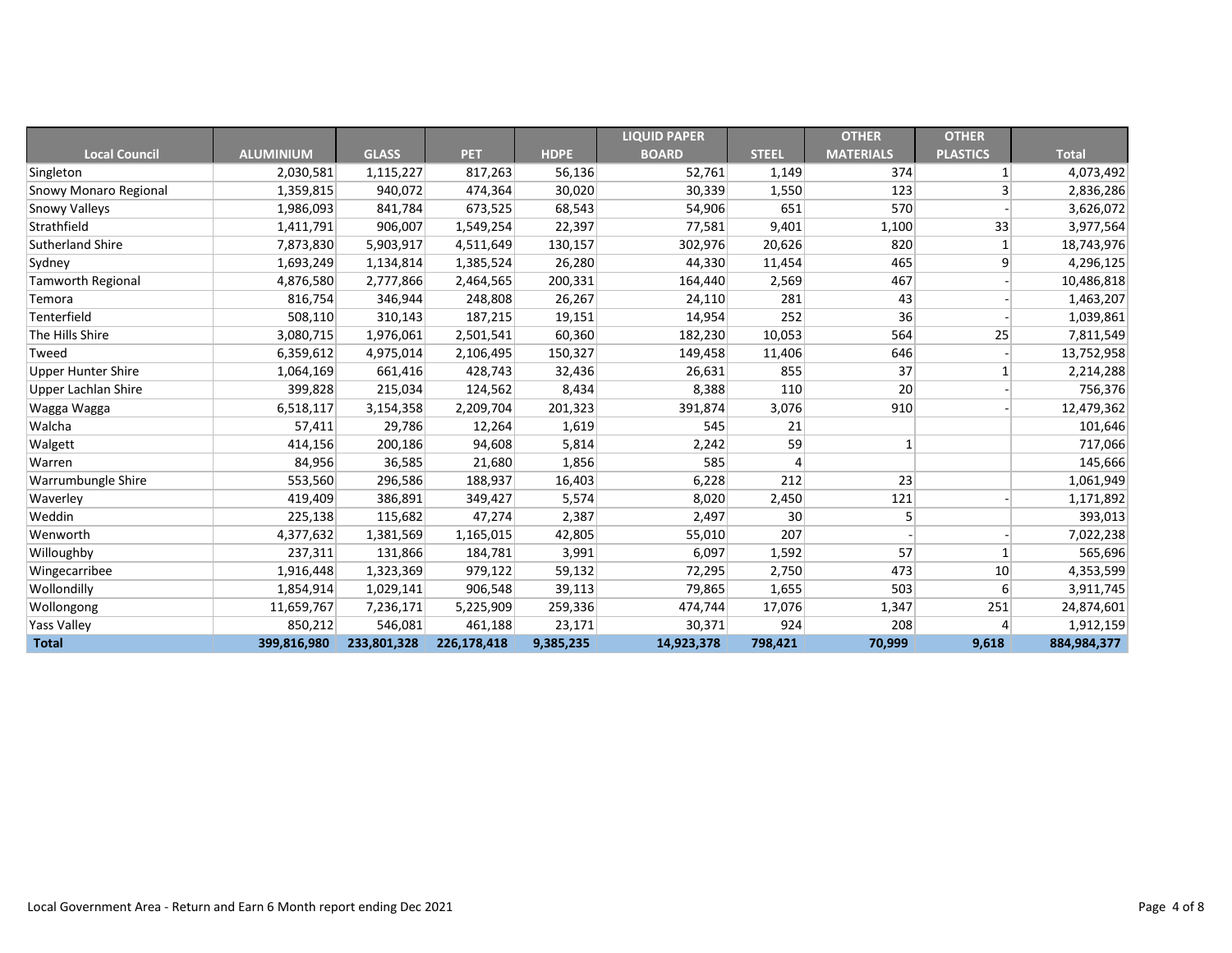## **NSW Local Government Area - Return and Earn Collections by Material Type through the Network Operator (in Tonnes) 6 monthly report ending Dec 2021**

Note: The data for each local government area includes Reverse Vending Machines (RVMs), Reverse Vending Centres (RVCs) and Automated Depot (AD) return volumes from 1 Jul 2021 - 31 Dec 2021 and the disaggregated Over the Counter and Donation Stations weekly return volumes from 28 Jun 2021 to 26th Dec 2021.

|                              |                  |              |            |             | <b>LIQUID PAPER</b> |              | <b>OTHER</b>     | <b>OTHER</b>    | <b>Total weight</b> |
|------------------------------|------------------|--------------|------------|-------------|---------------------|--------------|------------------|-----------------|---------------------|
| <b>Local Council</b>         | <b>ALUMINIUM</b> | <b>GLASS</b> | <b>PET</b> | <b>HDPE</b> | <b>BOARD</b>        | <b>STEEL</b> | <b>MATERIALS</b> | <b>PLASTICS</b> | (in Tonnes)         |
| Conversion factor (Number of |                  |              |            |             |                     |              |                  |                 |                     |
| containers per Tonne)        | 75,360           | 5,035        | 50,673     | 35,540      | 72,338              | 23,463       | 51,048           | 80,008          |                     |
| Albury                       | 91.27            | 769.66       | 51.54      | 6.97        | 2.50                | 0.17         | 0.02             | 0.00            | 922.13              |
| Armidale Regional            | 30.47            | 295.38       | 20.60      | 2.22        | 1.16                | 0.07         | 0.00             | 0.00            | 349.90              |
| <b>Ballina</b>               | 24.42            | 306.26       | 11.90      | 1.47        | 0.73                | 0.17         | 0.00             | 0.00            | 344.94              |
| <b>Balranald</b>             | 1.72             | 8.28         | 0.52       | 0.03        | 0.01                | 0.00         | 0.00             | 0.00            | 10.57               |
| <b>Bathurst Regional</b>     | 62.03            | 446.56       | 40.24      | 3.75        | 2.48                | 0.13         | 0.01             | 0.00            | 555.20              |
| <b>Bayside</b>               | 115.19           | 1205.58      | 163.36     | 3.49        | 5.17                | 1.35         | 0.04             | 0.00            | 1494.18             |
| <b>Bega Valley</b>           | 26.49            | 298.69       | 13.20      | 1.28        | 0.49                | 0.05         | 0.00             | 0.00            | 340.20              |
| Bellingen                    | 5.15             | 87.70        | 2.55       | 0.40        | 0.14                | 0.06         | 0.00             | 0.00            | 96.01               |
| Berrigan                     | 9.07             | 44.82        | 2.91       | 0.25        | 0.04                | 0.01         | 0.00             | 0.00            | 57.10               |
| Blacktown                    | 249.19           | 1713.70      | 319.69     | 11.92       | 14.19               | 2.50         | 0.11             | 0.01            | 2311.31             |
| Bland                        | 8.77             | 31.29        | 2.36       | 0.42        | 0.10                | 0.00         | 0.00             | 0.00            | 42.94               |
| Blayney                      | 0.97             | 6.25         | 0.34       | 0.05        | 0.03                | 0.00         | 0.00             | 0.00            | 7.64                |
| <b>Blue Mountains</b>        | 20.47            | 205.26       | 13.54      | 0.94        | 0.96                | 0.14         | 0.00             | 0.00            | 241.32              |
| Bogan                        | 3.11             | 18.31        | 1.14       | 0.07        | 0.01                | 0.00         | 0.00             | 0.00            | 22.63               |
| <b>Bourke</b>                | 2.73             | 17.08        | 1.74       | 0.05        | 0.02                | 0.01         | 0.00             | 0.00            | 21.64               |
| Brewarrina                   | 1.19             | 5.43         | 0.37       | 0.03        | 0.01                | 0.00         | 0.00             | 0.00            | 7.03                |
| <b>Broken Hill</b>           | 43.06            | 163.30       | 21.47      | 1.79        | 1.82                | 0.03         | 0.00             | 0.00            | 231.47              |
| Burwood                      | 0.04             | 0.23         | 0.05       | 0.00        | 0.00                | 0.00         | 0.00             | 0.00            | 0.32                |
| <b>Byron</b>                 | 16.73            | 336.04       | 6.70       | 0.91        | 0.24                | 0.43         | 0.00             | 0.00            | 361.06              |
| Camden                       | 157.39           | 1103.99      | 152.52     | 6.46        | 7.61                | 0.81         | 0.05             | 0.01            | 1428.84             |
| Campbelltown                 | 97.48            | 644.37       | 113.54     | 5.67        | 5.78                | 0.78         | 0.05             | 0.01            | 867.69              |
| Canada Bay                   | 34.07            | 520.89       | 68.24      | 1.07        | 1.14                | 0.64         | 0.01             | 0.00            | 626.05              |
| Canterbury-Bankstown         | 130.04           | 1130.18      | 236.03     | 4.86        | 8.08                | 2.22         | 0.06             | 0.01            | 1511.46             |
| Carrathool                   | 0.69             | 6.25         | 0.12       | 0.00        | 0.00                | 0.00         | 0.00             | 0.00            | 7.07                |
| <b>Central Coast</b>         | 267.85           | 2497.97      | 176.84     | 11.59       | 7.12                | 0.79         | 0.04             | 0.00            | 2962.20             |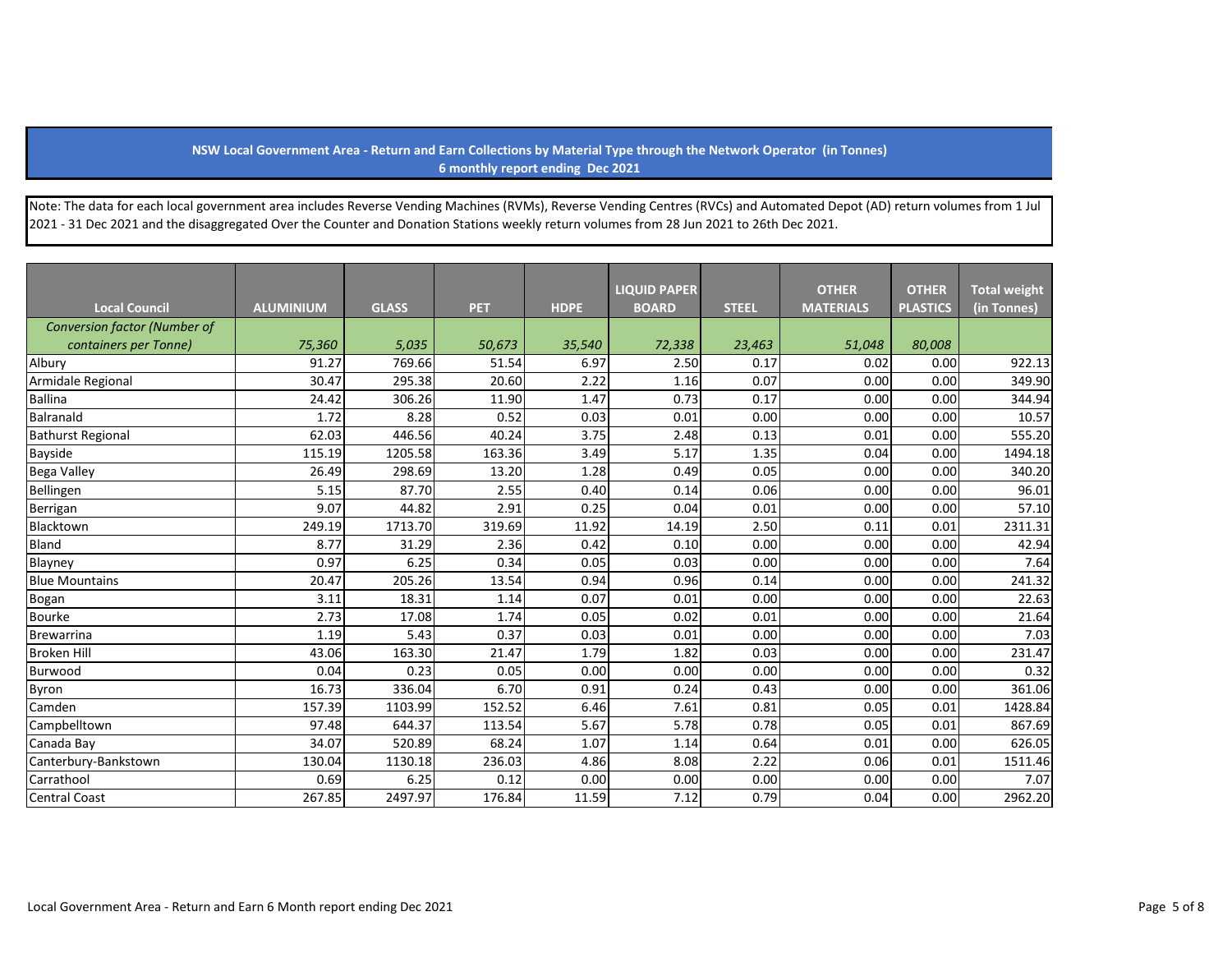|                               |                  |              |            |             | <b>LIQUID PAPER</b> |              | <b>OTHER</b>     | <b>OTHER</b>    | <b>Total weight</b> |
|-------------------------------|------------------|--------------|------------|-------------|---------------------|--------------|------------------|-----------------|---------------------|
| <b>Local Council</b>          | <b>ALUMINIUM</b> | <b>GLASS</b> | <b>PET</b> | <b>HDPE</b> | <b>BOARD</b>        | <b>STEEL</b> | <b>MATERIALS</b> | <b>PLASTICS</b> | (in Tonnes)         |
| <b>Central Darling</b>        | 0.42             | 1.72         | 0.11       | 0.02        | 0.00                | 0.00         | 0.00             | 0.00            | 2.27                |
| Cessnock                      | 83.20            | 612.78       | 46.57      | 5.07        | 2.25                | 0.16         | 0.02             | 0.00            | 750.05              |
| <b>Clarence Valley</b>        | 76.29            | 717.45       | 35.03      | 4.64        | 2.38                | 0.16         | 0.01             | 0.00            | 835.97              |
| Cobar                         | 3.01             | 11.33        | 1.01       | 0.09        | 0.01                | 0.00         | 0.00             | 0.00            | 15.44               |
| <b>Coffs Harbour</b>          | 83.88            | 912.90       | 41.08      | 4.41        | 2.03                | 0.29         | 0.02             | 0.00            | 1044.60             |
| Coolamon                      | 1.70             | 8.96         | 0.57       | 0.06        | 0.02                | 0.00         | 0.00             | 0.00            | 11.31               |
| Coonamble                     | 2.96             | 20.16        | 1.42       | 0.17        | 0.02                | 0.00         | 0.00             | 0.00            | 24.73               |
|                               |                  |              |            |             |                     |              |                  |                 |                     |
| Cootamundra-Gundagai Regional | 10.70            | 75.82        | 5.99       | 0.62        | 0.25                | 0.01         | 0.00             | 0.00            | 93.40               |
| Cowra                         | 16.95            | 122.09       | 9.27       | 0.97        | 0.41                | 0.02         | 0.01             | 0.00            | 149.72              |
| Cumberland                    | 87.98            | 711.76       | 166.73     | 3.59        | 6.89                | 1.51         | 0.05             | 0.01            | 978.52              |
| Dubbo Regional                | 89.37            | 625.22       | 63.09      | 6.15        | 2.12                | 0.10         | 0.01             | 0.00            | 786.07              |
| Dungog                        | 6.90             | 50.18        | 2.59       | 0.42        | 0.16                | 0.01         | 0.00             | 0.00            | 60.25               |
| <b>Edward River</b>           | 25.54            | 143.41       | 8.88       | 0.95        | 0.41                | 0.02         | 0.00             | 0.00            | 179.20              |
| Eurobodalla                   | 41.33            | 461.30       | 19.73      | 2.09        | 0.89                | 0.08         | 0.01             | 0.00            | 525.42              |
| Fairfield                     | 141.53           | 1161.48      | 251.43     | 4.78        | 9.08                | 3.07         | 0.11             | 0.02            | 1571.51             |
| Federation                    | 57.53            | 374.28       | 21.36      | 2.01        | 0.62                | 0.05         | 0.00             | 0.00            | 455.84              |
| Forbes                        | 15.71            | 91.57        | 8.08       | 0.98        | 0.35                | 0.02         | 0.00             | 0.00            | 116.71              |
| <b>Georges River</b>          | 34.98            | 357.96       | 54.99      | 1.68        | 2.41                | 0.69         | 0.02             | 0.00            | 452.73              |
| Gilgandra                     | 1.70             | 15.21        | 0.96       | 0.18        | 0.03                | 0.00         | 0.00             | 0.00            | 18.08               |
| Glen Innes Severn             | 10.51            | 76.90        | 5.81       | 1.05        | 0.30                | 0.01         | 0.00             | 0.00            | 94.59               |
| <b>Goulburn Mulwaree</b>      | 29.61            | 244.07       | 24.97      | 2.02        | 1.24                | 0.08         | 0.01             | 0.00            | 301.99              |
| <b>Greater Hume Shire</b>     | 12.39            | 73.27        | 4.29       | 0.64        | 0.13                | 0.01         | 0.00             | 0.00            | 90.74               |
| Griffith                      | 30.36            | 260.92       | 26.27      | 1.87        | 1.20                | 0.13         | 0.01             | 0.00            | 320.77              |
| Gunnedah                      | 15.94            | 147.84       | 10.23      | 1.11        | 0.40                | 0.01         | 0.00             | 0.00            | 175.55              |
| Gwydir                        | 6.81             | 52.12        | 2.89       | 0.30        | 0.11                | 0.00         | 0.00             | 0.00            | 62.23               |
| Hawkesbury                    | 56.78            | 471.81       | 44.96      | 2.43        | 1.97                | 0.24         | 0.02             | 0.00            | 578.19              |
| Hay                           | 2.81             | 25.51        | 1.19       | 0.19        | 0.04                | 0.00         | 0.00             | 0.00            | 29.74               |
| Hilltops                      | 23.13            | 162.11       | 14.33      | 1.28        | 0.66                | 0.04         | 0.01             | 0.00            | 201.56              |
| Hornsby                       | 52.05            | 541.97       | 52.08      | 2.30        | 3.14                | 0.62         | 0.02             | 0.00            | 652.18              |
| Hunters Hill                  | 4.69             | 61.07        | 5.36       | 0.16        | 0.24                | 0.08         | 0.00             | 0.00            | 71.59               |
| Inner West                    | 97.38            | 972.61       | 99.24      | 2.87        | 2.63                | 1.67         | 0.03             | 0.00            | 1176.43             |
| Inverell                      | 18.77            | 139.78       | 10.01      | 1.34        | 0.38                | 0.02         | 0.00             | 0.00            | 170.30              |
| Junee                         | 1.96             | 15.86        | 0.88       | 0.11        | 0.03                | 0.00         | 0.00             | 0.00            | 18.85               |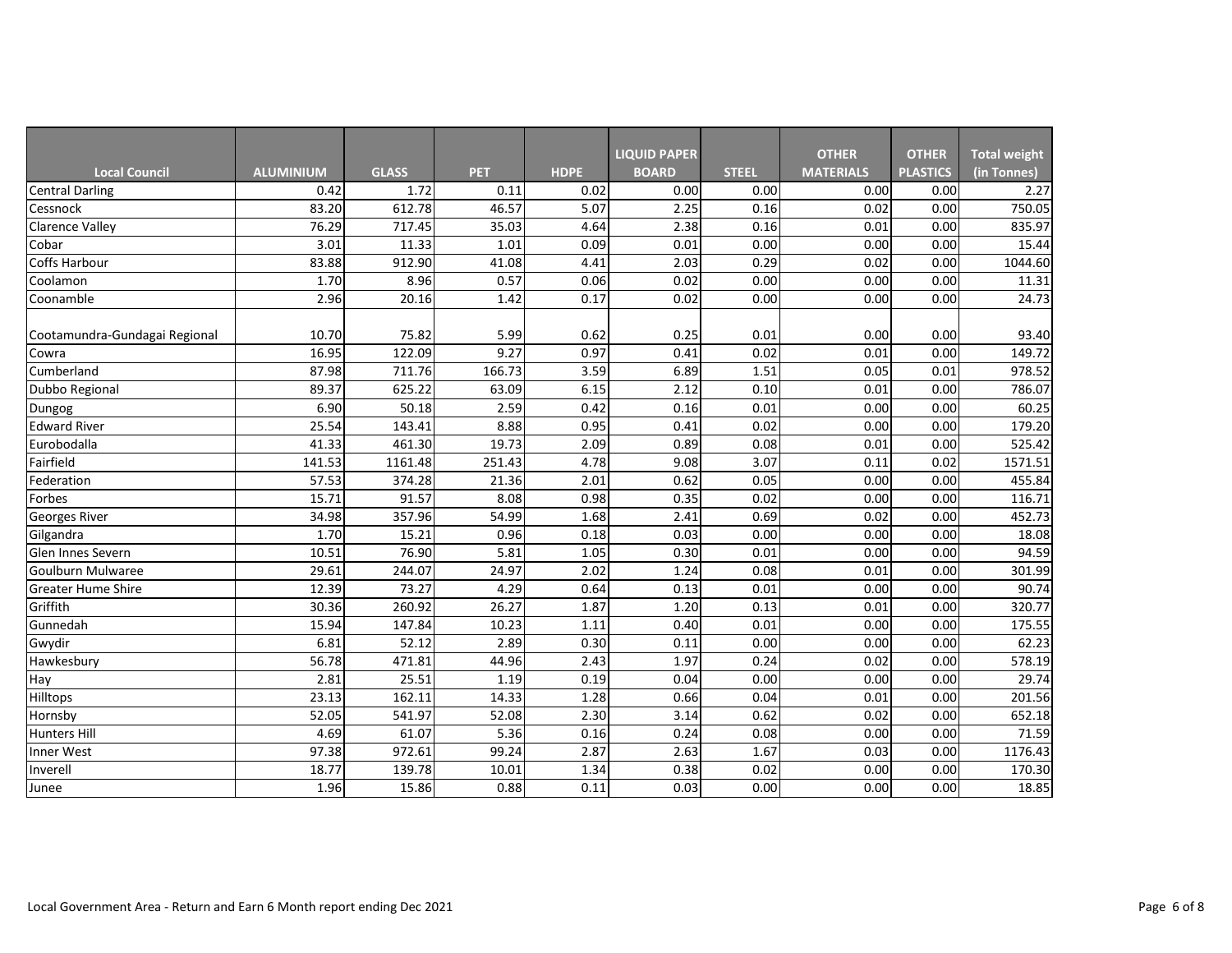|                              |                  |              |            |             | <b>LIQUID PAPER</b> |              | <b>OTHER</b>     | <b>OTHER</b>    | <b>Total weight</b> |
|------------------------------|------------------|--------------|------------|-------------|---------------------|--------------|------------------|-----------------|---------------------|
| <b>Local Council</b>         | <b>ALUMINIUM</b> | <b>GLASS</b> | <b>PET</b> | <b>HDPE</b> | <b>BOARD</b>        | <b>STEEL</b> | <b>MATERIALS</b> | <b>PLASTICS</b> | (in Tonnes)         |
| Kempsey                      | 37.05            | 394.34       | 22.72      | 2.84        | 1.06                | 0.09         | 0.01             | 0.00            | 458.10              |
| Kiama                        | 11.24            | 135.67       | 6.00       | 0.56        | 0.41                | 0.05         | 0.00             | 0.00            | 153.93              |
| Ku-ring-gai                  | 9.86             | 109.63       | 11.70      | 0.47        | 0.67                | 0.15         | 0.00             | 0.00            | 132.48              |
| Kyogle                       | 4.44             | 59.70        | 1.83       | 0.42        | 0.12                | 0.02         | 0.00             | 0.00            | 66.53               |
| Lachlan                      | 3.08             | 13.78        | 1.32       | 0.08        | 0.03                | 0.01         | 0.00             | 0.00            | 18.30               |
| Lake Macquarie               | 232.08           | 1845.68      | 118.04     | 10.40       | 6.77                | 0.55         | 0.04             | 0.00            | 2213.57             |
| Lane Cove                    | 27.90            | 289.60       | 28.25      | 0.82        | 0.83                | 0.40         | 0.01             | 0.00            | 347.81              |
| eeton                        | 14.47            | 100.43       | 8.97       | 0.86        | 0.50                | 0.02         | 0.00             | 0.00            | 125.26              |
| Lismore                      | 41.97            | 526.24       | 22.17      | 3.77        | 1.32                | 0.26         | 0.01             | 0.00            | 595.74              |
| Lithgow                      | 15.63            | 114.53       | 12.10      | 1.10        | 0.64                | 0.05         | 0.01             | 0.00            | 144.05              |
| Liverpool                    | 122.82           | 895.83       | 209.87     | 5.26        | 8.38                | 1.79         | 0.06             | 0.00            | 1243.99             |
| <b>Liverpool Plains</b>      | 0.19             | 2.22         | 0.10       | 0.01        | 0.00                | 0.00         | 0.00             | 0.00            | 2.52                |
| Maitland                     | 72.23            | 515.15       | 43.34      | 4.30        | 2.04                | 0.20         | 0.01             | 0.00            | 637.28              |
| Mid-Coast                    | 98.81            | 965.62       | 52.31      | 5.94        | 2.69                | 0.21         | 0.01             | 0.00            | 1125.59             |
| Mid-Western Regional         | 22.17            | 182.06       | 13.21      | 1.18        | 0.51                | 0.02         | 0.00             | 0.00            | 219.14              |
| <b>Moree Plains</b>          | 16.16            | 164.81       | 10.08      | 1.19        | 0.38                | 0.05         | 0.00             | 0.00            | 192.67              |
| Mosman                       | 3.63             | 45.99        | 4.06       | 0.14        | 0.12                | 0.09         | 0.00             | 0.00            | 54.03               |
| <b>Murray River</b>          | 56.66            | 418.00       | 20.04      | 1.84        | 0.56                | 0.05         | 0.00             | 0.00            | 497.15              |
| Muswellbrook                 | 25.80            | 190.10       | 17.75      | 2.05        | 0.64                | 0.04         | 0.01             | 0.00            | 236.39              |
| Nambucca                     | 20.54            | 259.27       | 10.76      | 1.54        | 0.58                | 0.05         | 0.00             | 0.00            | 292.74              |
| Narrabri                     | 15.98            | 139.13       | 9.32       | 1.33        | 0.28                | 0.01         | 0.00             | 0.00            | 166.06              |
| Narrandera                   | 7.06             | 51.92        | 4.77       | 0.45        | 0.20                | 0.02         | 0.00             | 0.00            | 64.43               |
| Newcastle                    | 150.77           | 1275.78      | 89.32      | 7.76        | 4.45                | 0.58         | 0.04             | 0.00            | 1528.70             |
| North Sydney                 | 1.08             | 12.13        | 1.31       | 0.04        | 0.02                | 0.02         | 0.00             | 0.00            | 14.60               |
| Northern Beaches             | 86.42            | 1192.85      | 64.94      | 2.86        | 2.50                | 1.15         | 0.02             | 0.00            | 1350.74             |
| Oberon                       | 0.70             | 5.60         | 0.25       | 0.02        | 0.00                | 0.00         | 0.00             | 0.00            | 6.58                |
| Orange                       | 39.46            | 319.34       | 25.03      | 2.75        | 1.66                | 0.07         | 0.01             | 0.00            | 388.32              |
| Parkes                       | 18.42            | 127.46       | 10.97      | 1.15        | 0.45                | 0.02         | 0.01             | 0.00            | 158.46              |
| Parramatta                   | 43.08            | 374.64       | 61.39      | 1.86        | 2.76                | 0.72         | 0.02             | 0.00            | 484.48              |
| Penrith                      | 206.32           | 1429.12      | 188.83     | 9.73        | 10.45               | 1.03         | 0.05             | 0.03            | 1845.56             |
| Port Macquarie-Hastings      | 75.11            | 779.64       | 43.88      | 4.07        | 2.21                | 0.18         | 0.01             | 0.00            | 905.10              |
| Port Stephens                | 87.70            | 790.53       | 46.63      | 4.59        | 1.96                | 0.18         | 0.01             | 0.00            | 931.61              |
| Queanbeyan-Palerang Regional | 63.18            | 524.38       | 42.49      | 3.56        | 3.75                | 0.33         | 0.02             | 0.00            | 637.70              |
| Randwick                     | 45.98            | 649.71       | 48.31      | 1.31        | 4.09                | 0.62         | 0.01             | 0.00            | 750.04              |